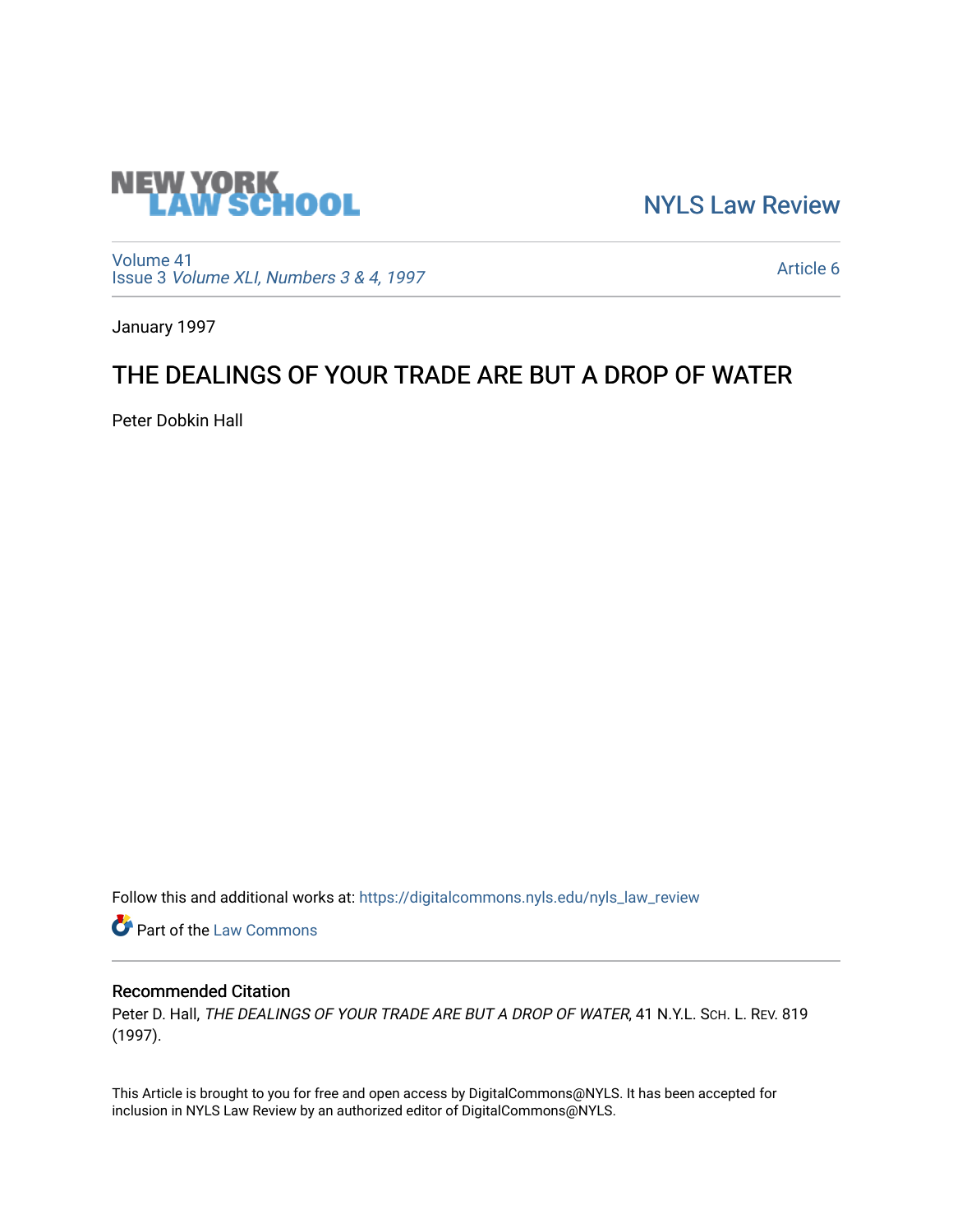## THE DEALINGS OF YOUR TRADE ARE **BUT A** DROP OF WATER

## PETER DOBKIN HALL<sup>\*</sup>

When I hear Hayden Smith giving us the gospel of corporate giving according to Emerson Andrews,<sup>1</sup> in which a corporate social investment began with minor investments in YMCAs in the 1870s,<sup>2</sup> and when I hear David Morgan's much more elaborate presentation of the numbers on corporate giving in the recent past, $3 \text{ my}$  response is very much the response **I** find myself giving to philanthropists and philanthropoids when they start patting themselves on the back and trotting out numbers and tables. **I** ask: Where are our Carnegies? Where are our Rockefellers? It is easy to talk about growing dollar amounts,<sup>4</sup> but where are the bold gestures that create and recreate the fundamental institutions of our culture?

If the corporate charitable deduction<sup>5</sup>—a corporate tax policy designed to influence corporate giving-and the academic response to it is to be criticized, it is primarily because it has so tragically narrowed our understanding of the role the corporation plays, not only in American life, but in the life of civilization. If we only look at corporate contributions, if we only look at the dollars given to the nonprofit sector, important as they are, we get a very distorted idea of what business's role has been historically, and what it should be in the future.

**I** am particularly troubled when **I** see aggregate figures on corporate contributions being trotted out at a time when what is happening on the

*1. See* F. **EMERSON ANDREWS,** CORPORATION GIVING **18 (1952)** (identifying corporations' desires to increase business through improving customer relations, to aid research that **will** benefit the corporation in the future, and to help in the education of future employees, as reasons for contributing to various philanthropic causes).

*2. See id.* at 24 (stating that the YMCA movement in North America began in **1851** and that **by 1890** there were **82** associations, all of which were supported financially **by** railroad corporations).

*3. See* David R. Morgan, *Trends in Corporate Charitable Contributions,* 41 N.Y.L. **SCH.** L. REv. **771, 774-75 (1997)** (stating that in **1995,** there were approximately **\$8** billion in charitable contributions).

*4. See* Hayden **W.** Smith, *If Not Corporate Philanthropy, Then What?,* 41 N.Y.L. **SCH.** L. REv. **757, 758-60 (1997)** (stating that corporate giving has increased from **\$30** million in **1936** to approximately **\$8** billion today).

*5. See* I.R.C. **§** 170(a) (1994) (allowing a charitable deduction for both individuals and corporations).

**<sup>\*</sup>** Research Scientist and Acting Director, Program on Non-Profit Organizations, Yale University.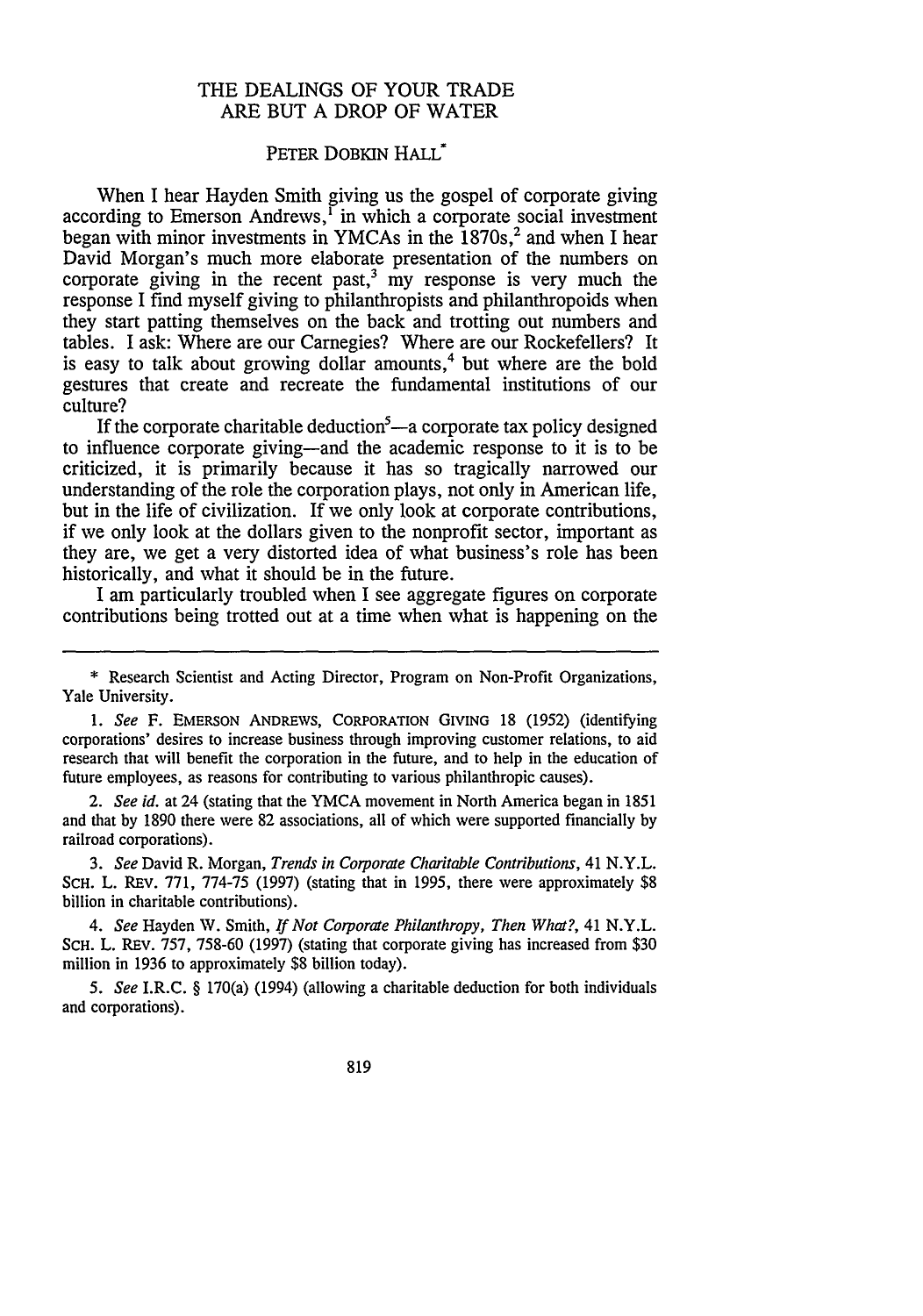national level really means less and less. The fact of the matter is that regions have changed, the centers of giving have changed, as have the centers of service delivery to the regions and localities. We know very well, from the work of people like Hayden Smith<sup>6</sup> and Julian Wolpert.<sup>7</sup> that there is enormous variation between regions.<sup>8</sup> There are stingy regions, there are generous regions, there are regions that still have not tapped manufacturing bases, just to give a few examples. Therefore, talking about large, aggregate national figures tells us very little.

For example, speaking as a board member of an organization in a locality where the for-profit economy has largely disappeared and where the largest firms are nonprofit firms-and I think this is true for a good many places in the Northeast—I know corporate contributions do not really matter very much when you are fund-raising, because there are not many corporations to go to. You can go to Fleet Bank and get five thousand dollars, but that is now considered a large contribution. Donors like to give smaller amounts to a larger number of organizations, and that cannot compare to Eli Whitney's providing education for his employees. 9 It does not involve the bold gestures which historically have been associated not with corporate dollars, but with a broader conception of the corporate role in society.<sup>10</sup>

I think the definition of giving is very important. I have always agreed with Hayden's characterization of "corporate philanthropy" as an oxymoron<sup>11</sup> and I was pleased to hear David Morgan say that corporate contributions are only a little piece of the picture.<sup>12</sup> Granted, it is the only one we are going to talk about today, but I think we must bear in mind that corporate social investment includes not only corporate contributions but other bolder investments as well.

10. *See id.* at 803 (stating that Whitney's charity was not unique and that many companies "took on broad responsibilities for the welfare of their employees").

*<sup>6.</sup> See* Smith, *supra* note 4, at 765 (stating that corporations generally prefer to give to local charities and therefore areas with few major industries receive little in corporate contributions).

*<sup>7.</sup> See* Julian Wolpert, *Scrooges Among Us,* WASH. POST, June 29, 1995, at A21.

*<sup>8.</sup> See generally* Charles T. Clotfelter, *Tax-Induced Distortions in the Voluntary Sector*, 39 CASE W. RES. L. REV. 663, 689 (1989) (stating that "charitable giving varies with geographic region").

*<sup>9.</sup> See* Peter Dobkin Hall, *Business Giving and Social Investment in the United States, 1790-1995: "The Dealings of My Trade Were but a Drop of Water in the Comprehensive Ocean of My Business!",* 41 N.Y.L. SCH. L. REv. 789, 803 (1997) (describing how Eli Whitney established a school in his village in order to create a workforce that could read and write).

*<sup>11.</sup> See* Smith, *supra* note 4, at 762.

<sup>12.</sup> *See* Morgan, *supra* note 3, at 786.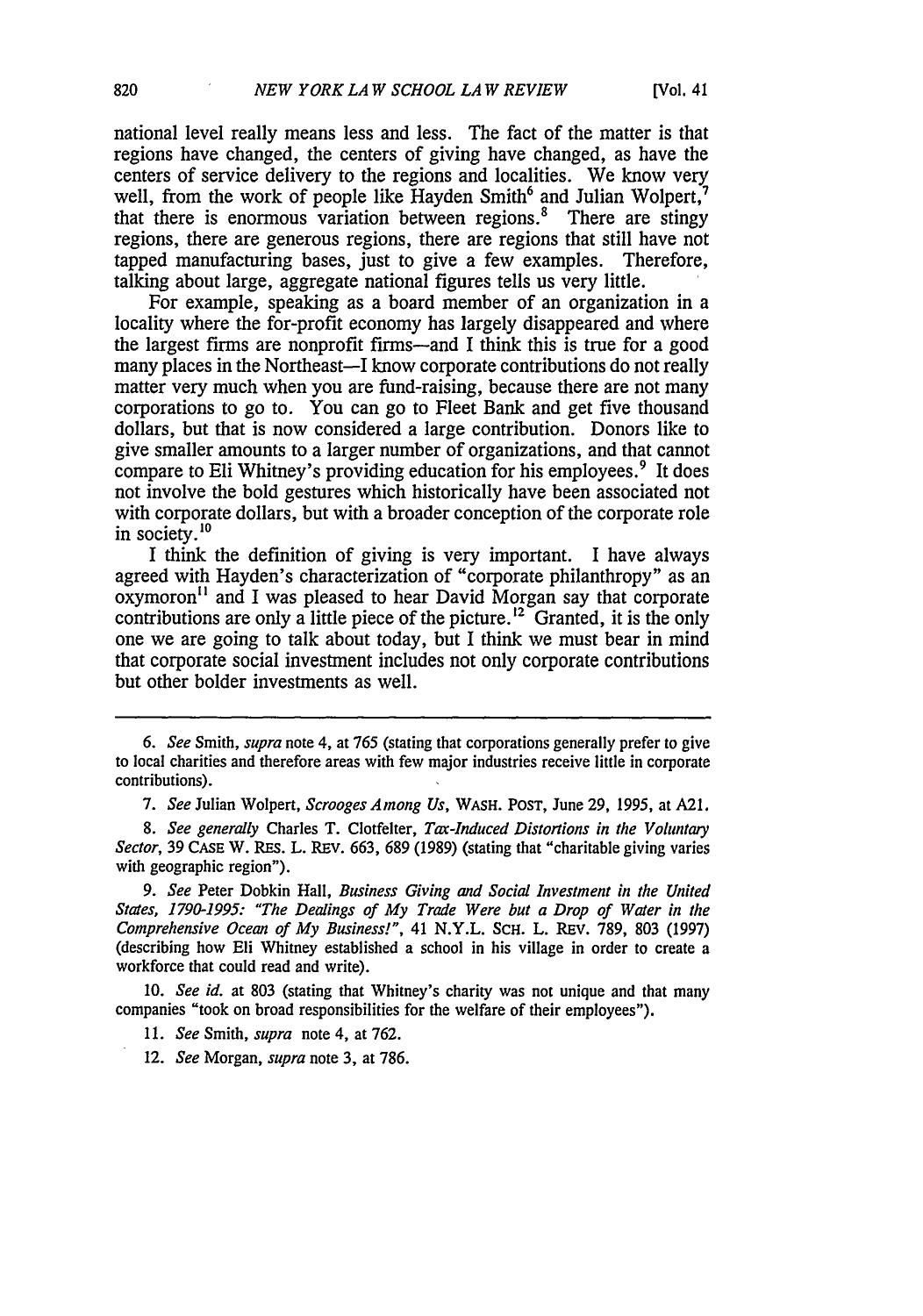Workplace practices have social costs. Do businesses externalize that cost or do they take the cost onto themselves? This is not a hazy, humanistic matter. This is a dollars-and-cents matter. If the corporation is not responsible, society pays.

Community Involvement: What do I mean when I say community involvement? Does it matter that corporate people serve on boards? I believe it matters. How were urban school systems paid for in the early twentieth century? The majority of the financing of these school systems were not paid for out of tax dollars, they were paid for in the private capital markets through bonding.<sup>13</sup> Who bought those bonds? Who gave those bonds credibility? The presence of business people on those boards of education and municipal boards of finance made all the difference.<sup>14</sup> If they had not been there, the bonds would not have been marketable.

Product Integrity: Once again, the question is do you internalize or externalize the cost? Again, this is a dollars-and-cents matter, not a hazy matter of ethics. However, there are deeper issues. Markets do not just happen, markets are created. They are products of investments in human capital, in values and skills-produced by institutions like schools, churches, and universities-that are supported by business people and that create business people with the right kinds of values. It was a very conscious, intentional product of invested time and energy in the creation of institutions that could in turn create the social capital necessary to sustain orderly systems of economic exchange.<sup>15</sup>

People tend to think of turn-of-the-century Progressivism as a political movement.<sup>16</sup> While it was political, the movement that really mattered was the shift in the economy from one based on heavy industry, in which large companies sold products like locomotives and huge quantities of steel to one another, to an economy based on mass production and mass consumption of products like automobiles, home furnishings, and electrical

13. *See generally* William E. Sparkman, *The Legal Foundation of Public School Finance,* 35 B.C. L. REV. 569, 581-86.

14. *See generally* **MICHAEL** B. **KATz, THE** IRONY **OF** EARLY **SCHOOL** REFORM: **EDUCATIONAL INNOVATION IN MID-NINETEENTH CENTURY MASSACHUSETTS** (1968).

**15.** *See generally* **JOHN COOLIDGE,** MILL **AND MANSION:** A STUDY OF **ARCHITECTURE AND SOCIETY** IN LOWELL, **MASSACHUSETTS,** 1820-1865 (Russell & Russell ed. 1967) (1942); ROBERT F. DALZELL, **JR.,** ENTERPRISING **ELITE:** THE **BOSTON** ASSOCIATES **AND THE** WORLD **THEY MADE** (1987); THOMAS DUBLIN, WOMEN **AT** WORK: **THE** TRANSFORMATION OF WORK **AND** COMMUNITY **IN** LOWELL, MASSACHUSETTS, 1826- 1860 (1979); **HANNAH JOSEPHSON, THE GOLDEN** THREADS: **NEW ENGLAND'S** MILL GIRLS **AND MAGNATES** (1949); **CAROLINE** F. WARE, **THE EARLY NEW ENGLAND COTTON MANUFACTURE:** A **STUDY** IN INDUSTRIAL **BEGINNINGS** (1931).

16. *See generally* **JOHN BUELL,** DEMOCRACY **BY** OTHER **MEANS: THE POLITICS** OF WORK, **LEISURE, AND ENVIRONMENT** 72, 120-23 **(1995)** (discussing the Progressive Era and the changes in corporate values and capitalism during the early part of the century).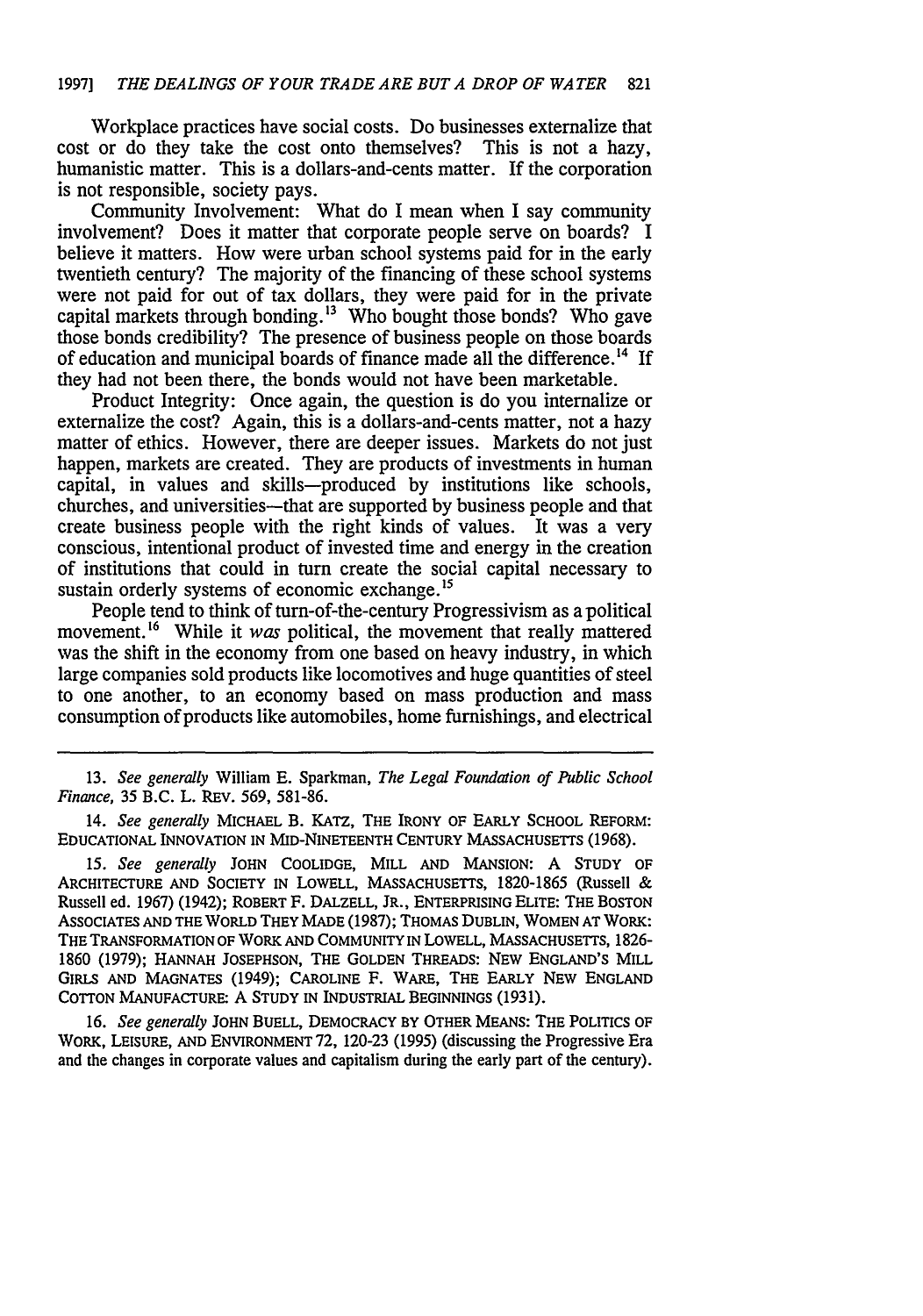appliances.<sup>17</sup> The people who effected that revolution were not legislators in Washington. They were business people in offices and boardrooms who made strategic decisions about their long-term interest. They effected that revolution not just by creating new products, but by making heavy investments in the development of public schools which were perceived to be engines for marketing their products.

Among the fundamental concerns of the Progressive movement were issues like nutrition, hygiene, and housing,  $18$  Progressive academics and professionals may have defined the problems, but business supplied the solutions in the form of reasonably-priced refrigerators, stoves, cook-ware, and plumbing fixtures. Business also subsidized the new home economics curricula which taught people how to use these new technologies and paid its employees enough to purchase them.

Conventional accountings of corporate contributions barely begin to capture the scale or the imaginativeness of their investments in human and social capital. For example, if you count only direct corporate gifts to Harvard in the mid-1920s, the dollar amounts are unimpressive, amounting to less than ten percent of annual gifts received by the university. However, if you combined those with contributions made by officers of the corporations that made gifts, they account for nearly *forty percent* of the contributions Harvard received. If you add in grants from foundations with which these individuals were associated, the totals are even more impressive.<sup>19</sup>

What were they investing in? They were investing in a school of public health, industrial safety education, and industrial relations. All of these were self-interested investments, not hazy, ethical investments, but investments that were absolutely central to the success of their strategy of transforming an economy from being one based on the production of large products for consumption by other large corporations to an economy based on the empowerment of the consumer. Empowerment, not simply in an economic sense, but also in the sense of being able to partake of the

<sup>17.</sup> *See id.*

<sup>18.</sup> *See generally* William J. Stuntz, *The Substantive Origins of Criminal Procedure,* 105 YALE L.J. 393, 431 (1995) (stating that during the Progressive era, Congress enacted the Food and Drug Law and states passed workers' compensation and other regulatory statutes).

<sup>19.</sup> Based on annual listings of gifts from individuals, foundations, and corporations in Harvard's annual Treasurer's Report and biographies of Harvard graduates in class reunion books.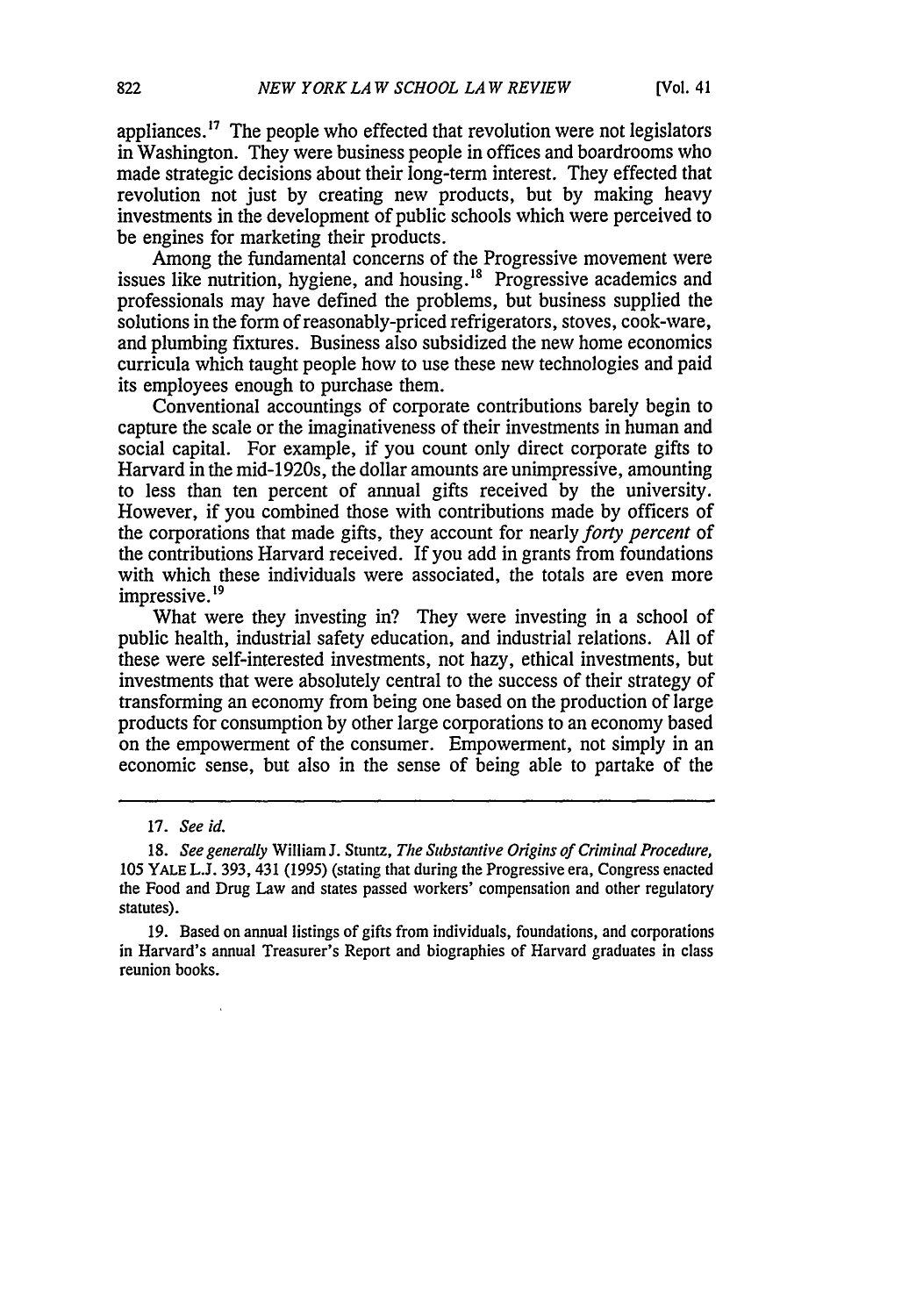benefits of a healthy, well-nourished society.<sup>20</sup> Once again, this illustrates why we need to look more broadly at business giving than we have.<sup>21</sup>

Recent events call attention to the need for the broader view. When Communism collapsed, we assumed that capitalist economies would spring up overnight. What we discovered was that market economies require democratic polities-and that these, in turn, require intermediary institutions that can generate and effectively transmit civic skills and values. We now know that this crucial intersection of polity, economy, and society-the elements of "civil society"-are not accidents. They are created by investments as careful and thoughtful as those which give rise to new technologies and material prosperity.<sup>22</sup>

Therefore, having abandoned my text, I want to stress, underline, and call attention to the urgency with which we must get beyond these narrow, tax-driven views of what the corporate stake is and what the scope and scale of corporate investment ought to be. When I say this, I am not saying give more money. What I am saying is give more strategically, give more thoughtfully, and give with an awareness that the dealings of your trade are but a drop of water in the comprehensive ocean of your business.

20. *See generally* DALZELL, *supra* note 15.

21. *See* GUY ALCHON, THE INVISIBLE **HAND** OF PLANNING: CAPITALISM, SOCIAL **SCIENCE,** AND THE **STATE** IN THE 1920s (1985); Louis GALAMBOS & JOSEPH PRATT, THE RISE OF THE CORPORATE COMMONWEALTH: UNITED STATES BUSINESS **AND** PUBLIC POLICY IN THE 20TH CENTURY (1988); MORRILL HEALD, THE SOCIAL RESPONSIBILITIES OF BUSINESS: COMPANY AND COMMUNITY, 1900-1960 (1970); DAVID F. NOBLE, AMERICA BY DESIGN: SCIENCE, TECHNOLOGY, **AND** CORPORATE CAPITALISM (1977); MARTIN **J.** SKLAR, THE CORPORATE RECONSTRUCTION OF AMERICAN CAPITALISM, 1890- **1916:** THE MARKET, THE LAW, AND POLITICS (1988).

22. *See* FRANCIS FUKUYAMA, TRUST: THE SOCIAL VIRTUES *&* THE CREATION OF PROSPERITY (1995); Peter Dobkin Hall, *The Managerial Revolution, the Institutional Infrastructure, and the Problem of Human Capital, in* VOLUNTAS **7,** at 3-16 (1996); ROBERT PUTNAM, MAKING DEMOCRACY WORK: CIVIC TRADITIONS IN MODERN ITALY (1993); CIVIL SOCIETY: THEORY, HISTORY, COMPARISON (John A. Hall ed., 1994).